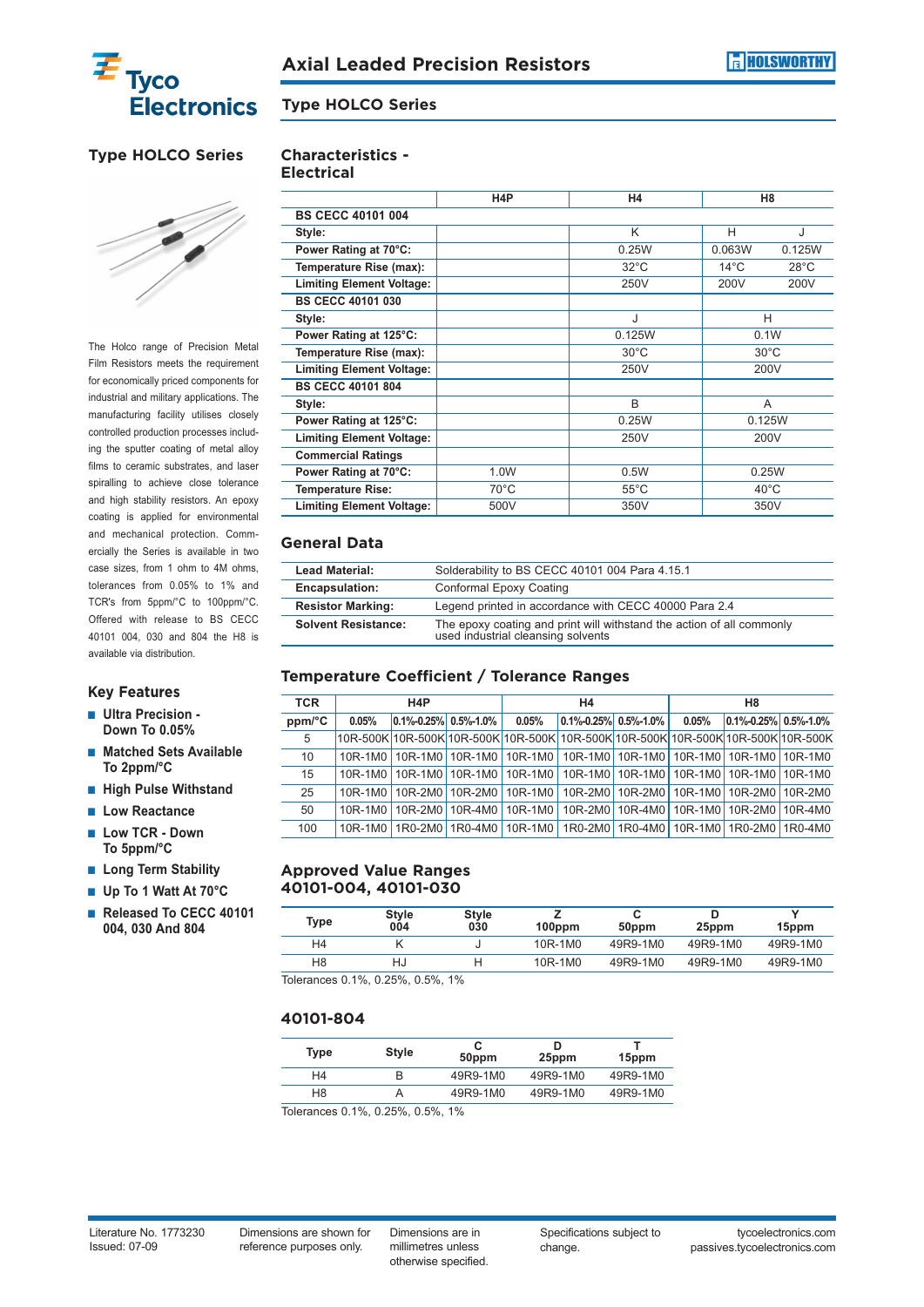

#### **Type HOLCO Series**

## **Characteristics -**

**Electrical**

|                                                                                                                                 | <b>Typical Data</b>                   | Reference                                            |
|---------------------------------------------------------------------------------------------------------------------------------|---------------------------------------|------------------------------------------------------|
| <b>Voltage Coefficient of</b><br><b>Resistance (Between 10%</b><br>and Full Rated Voltage)                                      | Less Than<br>5ppm/Volt Applied        | n/a                                                  |
| <b>Insulation Resistance at</b><br>500 Volts                                                                                    | Greater Than 10 <sup>12</sup> Ohms    | n/a                                                  |
| <b>Resistance to Soldering</b><br>Heat (260°C for 10 Secs.)                                                                     | Less Than 0.05%                       | BS CECC 40101 004<br>Para 4 15 2                     |
| <b>Short Term Overload</b><br><b>(6.25 Times Rated BS CECC</b><br><b>Wattage for 5 Seconds)</b>                                 | Less Than $0.06\%$                    | BS CECC 40101 004<br>Para 4.11                       |
| <b>Ambient Temperature</b><br>Range                                                                                             | -55 $^{\circ}$ C to +155 $^{\circ}$ C | BS CECC 40101 004.<br>BS CECC 40101 030 & Commercial |
| <b>Rapid Change of</b><br><b>Temperature</b><br>$(-55^{\circ}$ C to +155 $^{\circ}$ C, 5 cycles)                                | Less Than $0.04\%$                    | BS CECC 40101 004<br>Para 4.16                       |
| <b>Shelf Life</b><br>(at Normal Room Temp.)                                                                                     | Less Than 0.05% Per Annum             | n/a                                                  |
| <b>Vibration</b><br>(10-500 HZ, Amplitude<br>0.75mm, or Acceleration<br>98m/s2 which is less severe,<br>sweep duration 6 hours) | $l$ ess Than $0.04\%$                 | BS CECC 40101 004<br>Para 4.19                       |
| <b>Vibration</b><br>(55-2000 Hz Simple<br><b>Harmonic Motion.</b><br>Max.Acceleration 98m/s2,<br>Duration 35±5 Minutes)         | $l$ ess Than $0.04\%$                 | MIL STD 202<br>METHOD 204-C                          |
| Bump (390m/s2,<br>4000 Bumps)                                                                                                   | Less Than 0.03%                       | BS 2011 Part 2.1 Eb 1977 (1984)                      |
| <b>Load Stability</b>                                                                                                           | See Graphs                            | n/a                                                  |
| Damp Heat Steady State                                                                                                          | See Graph                             | BS CECC 40101 004<br>Para 4.21                       |

#### **Dimensions**

To prevent damage to the components conformal coating, the leads should be adequately supported during the forming process



|                                    | H <sub>4</sub> P | H4        | H <sub>8</sub> |
|------------------------------------|------------------|-----------|----------------|
| Body Length (L) maximum:           | $10.0$ mm        | $10.0$ mm | $7.20$ mm      |
| Body Diameter (D) maximum:         | $3.70$ mm        | 3.70 mm   | $2.50$ mm      |
| Lead Diameter (d) maximum:         | $0.60$ mm        | $0.60$ mm | $0.60$ mm      |
| Lead Length (I) nominal:           | $30.0$ mm        | $30.0$ mm | $30.0$ mm      |
| <b>Recommended Mounting Pitch:</b> | $12.7$ mm        | $12.7$ mm | $10.2$ mm      |
| Weight (g/100 resistors)           | 40               | 40        | 24             |